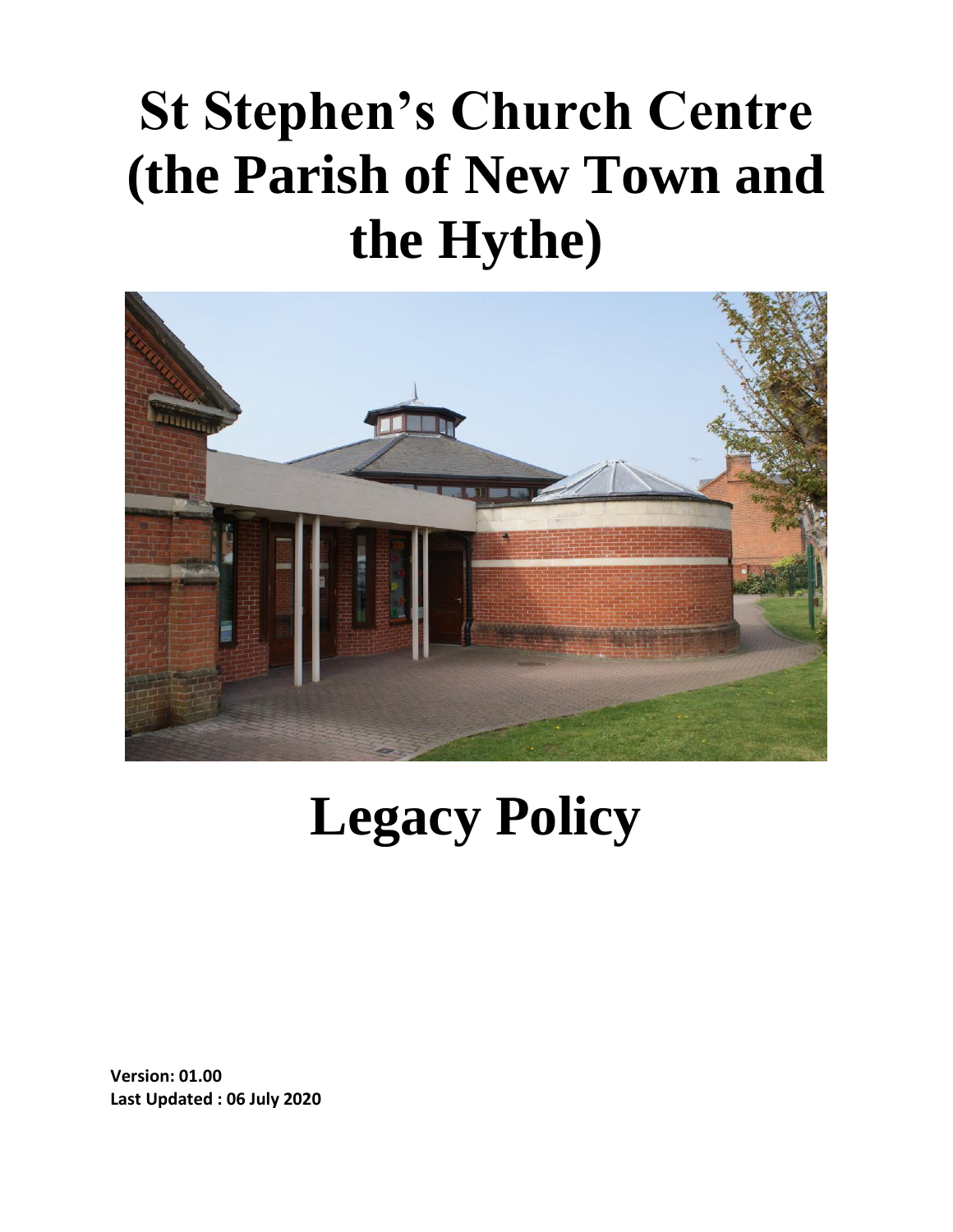## **Policy Statement**

We welcome all gifts in wills, however large or small. **It is the Policy of the PCC to ensure that your gift will be used to make a difference to our parish; whether this is for general purposes to ensure the continuation of our Christian presence and work in the parish or to support with the funding of more significant mission and / or development projects.**

Since needs change over the years, we encourage you to leave a gift in your will for the general purposes of the parish rather than for a restricted purpose. We will however discuss possible uses of your gift with your executors when the time comes, bearing in mind your known areas of interest in the church and the church's priorities at the time.

You can be confident that your gift will be used to make a real difference to **our future mission and ministry.** The following link to The National Council for Voluntary Organisations web site: [https://knowhow.ncvo.org.uk/how-to/how-to-ask-for-legacies-guide#](https://knowhow.ncvo.org.uk/how-to/how-to-ask-for-legacies-guide) [1] might be of interest.

We acknowledge gifts in whatever way the donor and/or his/her executors feel most appropriate to. Equally, we can make sure that gifts remain anonymous if the donor prefers.

If you would like to talk to someone in confidence about the sorts of purposes your gift might fund, and how / if you would like your gift to be acknowledged, please contact the Rector, Treasurer or Church Wardens.

If you would like to make a gift to our church in memoriam, please come and discuss this with us too. It can be a wonderful and appropriate way to remember a loved one.

This policy was adopted by the PCC on 06 July 2020.

[1] [https://knowhow.ncvo.org.uk/how-to/how-to-ask-for-legacies-guide#](https://knowhow.ncvo.org.uk/how-to/how-to-ask-for-legacies-guide)